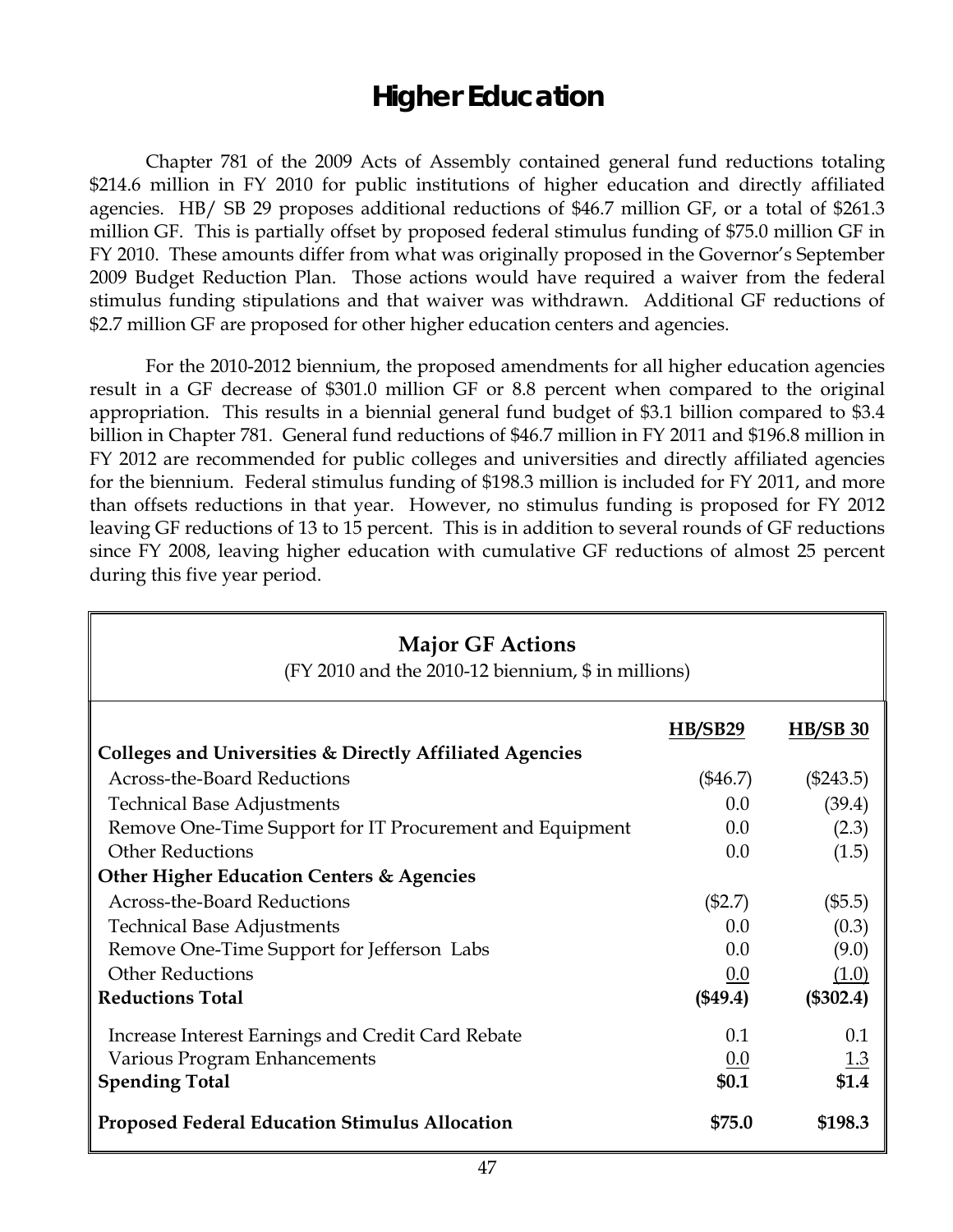#### **HB/SB 29**

− *Across-the-Board Reductions to Colleges and Universities and Directly Affiliated Higher Education Institutions.* Recommends an additional \$46.7 million GF reduction on top of the initial reductions contained in Chapter 781. Table HE-I summarizes the reduction actions and use of stimulus in Chapter 781 based on approved legislative actions. Stimulus allocations were based on the change in reductions imposed on higher education institutions from FY 2010 over FY 2009 or about \$130.1 million GF. Stimulus funds totaling \$126.1 million were used to offset 97.4 percent of those reductions at each institution.

In HB/SB 29, the Governor proposes both additional general fund reductions and changes to the amount and allocation of federal stimulus dollars. This is summarized in Table HE-II. The Governor proposes additional reductions totaling \$46.7 million GF in FY 2010 bringing the total reduction impact on higher educations to \$176.8 million GF. The Governor then limits the allocation of stimulus to higher education to \$75.0 million. This change is due in part to the revocation of the waiver application by the Governor to the federal government. Federal stimulus legislation limits the GF reductions to higher education to FY 2006 funding level unless a waiver is sought and approved. Because the waiver application was withdrawn, higher education reductions through FY 2011 are essentially capped at levels proposed in HB/SB 29. This action required the Governor to propose greater reductions in K-12 education areas which he then decided to offset with additional stimulus dollars previously allocated to higher education.

The initial FY 2010 reductions were about 15 percent for most of the four-year institutions and 10 percent for the community colleges and Richard Bland College. The additional proposed reductions for FY 2010 are about 4 percent for all institutions. Directly affiliated higher education institutions originally received reductions of 10 percent in FY 2010; the proposed reductions in HB/SB 29 would represent an additional 4 percent.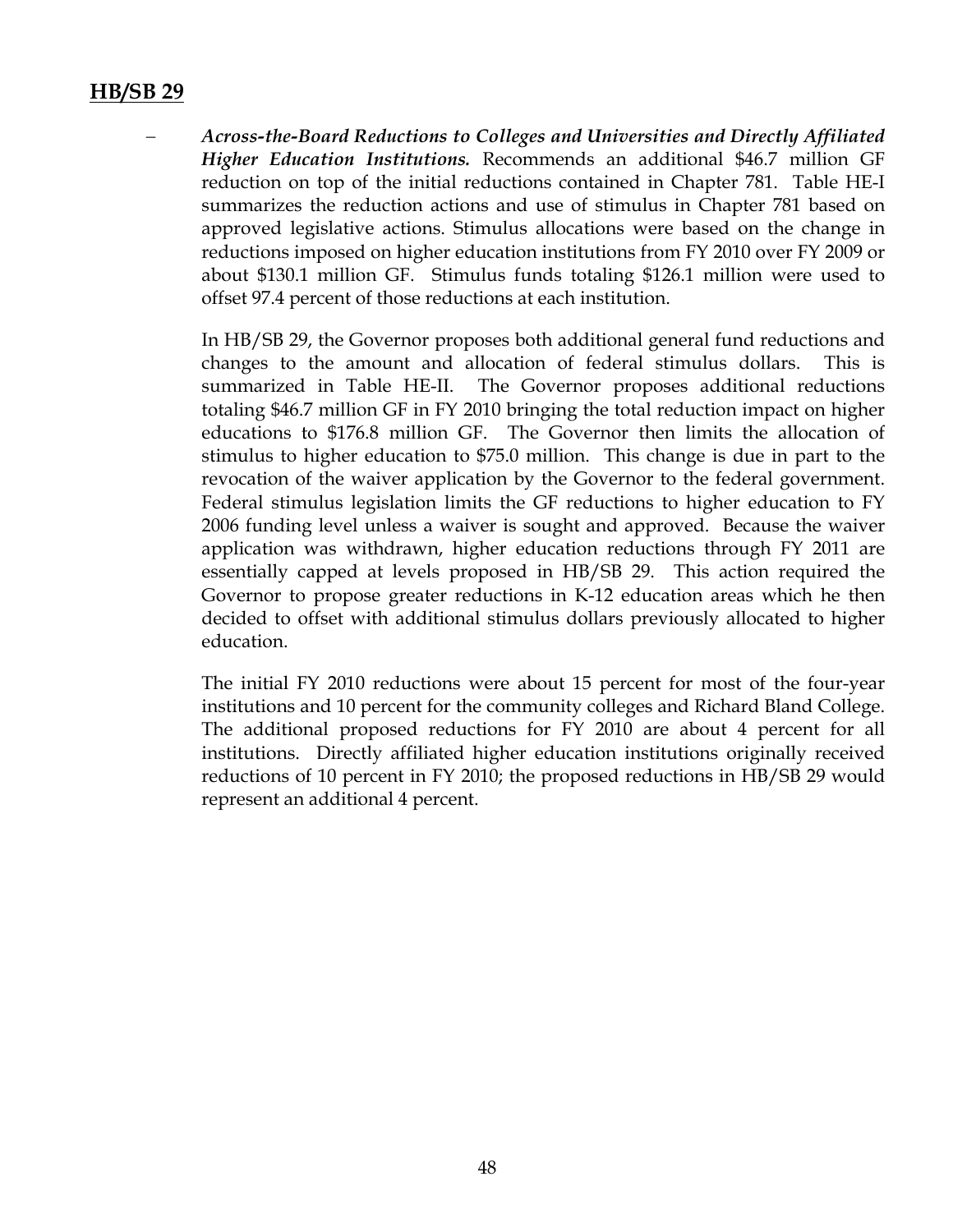| Table HE-I<br><b>Chapter 781 Higher Education Reductions</b><br>and Use of Stimulus |                                                              |                                                     |  |
|-------------------------------------------------------------------------------------|--------------------------------------------------------------|-----------------------------------------------------|--|
| Institution                                                                         | Chapter 781 FY 10<br><b>Reduction Increase</b><br>Over FY 09 | Chapter 781<br><b>Stimulus</b><br><b>Allocation</b> |  |
| Christopher Newport University                                                      | $(\$3,584,531)$                                              | \$3,492,779                                         |  |
| College of William & Mary                                                           | (3,915,957)                                                  | 3,815,722                                           |  |
| George Mason University                                                             | (11, 199, 089)                                               | 10,912,431                                          |  |
| James Madison University                                                            | (7,493,414)                                                  | 7,301,608                                           |  |
| Longwood University                                                                 | (3,252,932)                                                  | 3,169,668                                           |  |
| University of Mary Washington                                                       | (2,450,364)                                                  | 2,387,643                                           |  |
| Norfolk State University                                                            | (4,341,824)                                                  | 4,230,688                                           |  |
| Old Dominion University                                                             | (13, 123, 727)                                               | 12,787,803                                          |  |
| Radford University                                                                  | (5,626,480)                                                  | 5,482,461                                           |  |
| University of Virginia                                                              | (11,004,328)                                                 | 10,722,655                                          |  |
| University of Virginia at Wise                                                      | (1,661,039)                                                  | 1,618,522                                           |  |
| Virginia Commonwealth University                                                    | (21,081,348)                                                 | 20,541,737                                          |  |
| Virginia Military Institute                                                         | (1,275,152)                                                  | 1,242,513                                           |  |
| Virginia State University                                                           | (1,340,033)                                                  | 1,305,733                                           |  |
| Virginia Tech                                                                       | (17, 777, 647)                                               | 17,322,599                                          |  |
| <b>Richard Bland College</b>                                                        | (352, 442)                                                   | 343,420                                             |  |
| Virginia Community Colleges                                                         | (19, 916, 534)                                               | 19,406,739                                          |  |
| <b>Subtotal Colleges &amp; University</b>                                           | $(\$129,396,841)$                                            | \$126,084,721                                       |  |
| Virginia Institute of Marine Science                                                | (677,590)                                                    | 660,246                                             |  |
| Virginia Tech Extension                                                             | U                                                            | U                                                   |  |
| Virginia State Extension                                                            | $\overline{0}$                                               | $\overline{0}$                                      |  |
| <b>Subtotal Directly Affiliated</b>                                                 | $($ \$677,590)                                               | \$660,246                                           |  |
| <b>Grand Total</b>                                                                  | (\$130,074,431)                                              | \$126,744,967                                       |  |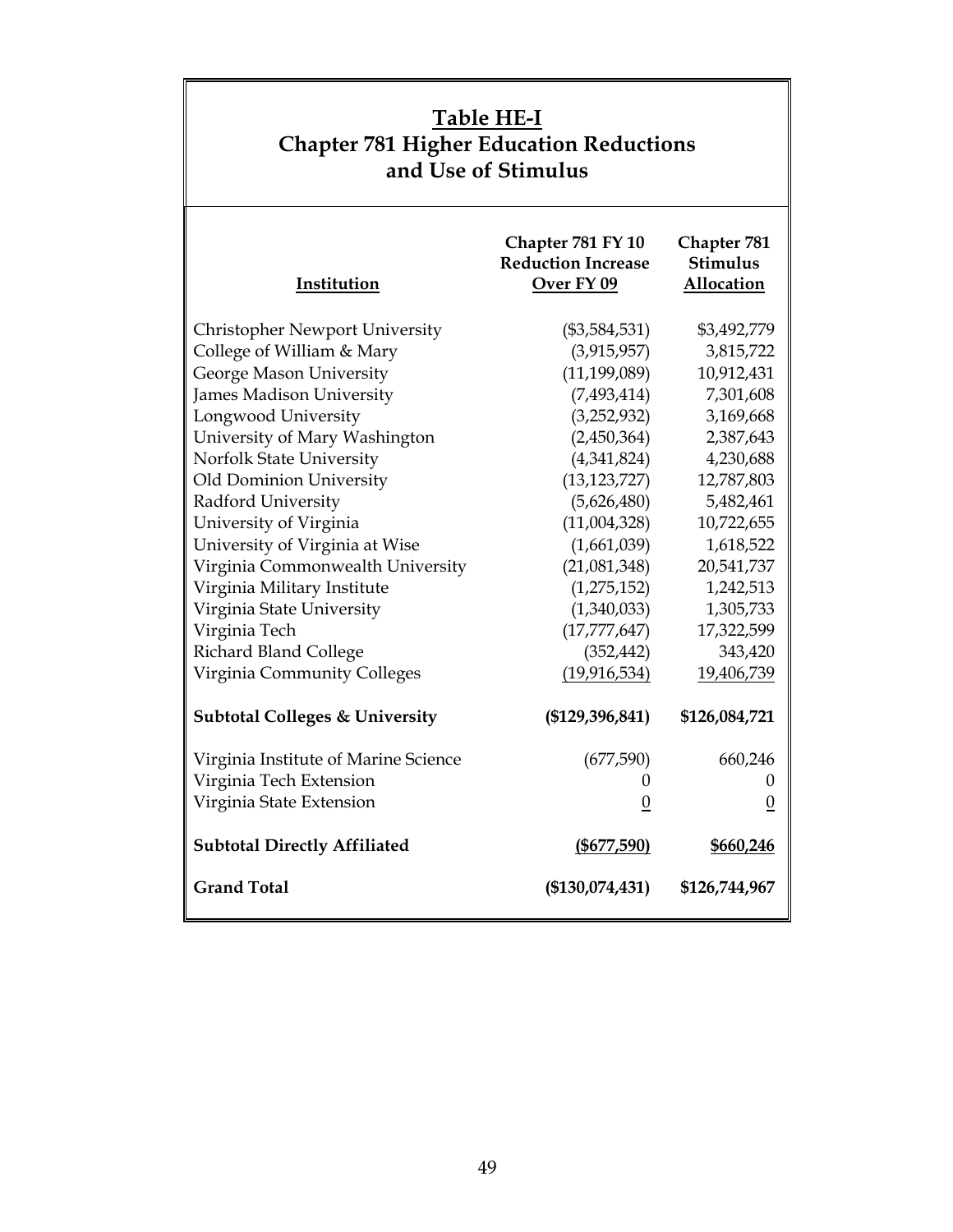#### **Table HE-II**

**HB/SB 29 Higher Education Reductions and Revised Use of Stimulus** 

| Institution                         | Chapter 781 FY 10<br><b>Reduction Increase</b><br>Over FY 09 | Proposed<br><b>HB/SB 29 GF</b><br>Reduction | <b>FY 2010 Total</b><br><b>GF Reduction</b> | FY 2010<br>Proposed<br><b>Stimulus</b><br>Allocation |
|-------------------------------------|--------------------------------------------------------------|---------------------------------------------|---------------------------------------------|------------------------------------------------------|
| Christopher Newport Univ            | $(\$3,584,531)$                                              | $(\$851,385)$                               | $(\$4,435,916)$                             | \$2,531,692                                          |
| College of William & Mary           | (3,915,957)                                                  | (1,442,974)                                 | (5,358,931)                                 | 2,188,188                                            |
| George Mason University             | (11, 199, 089)                                               | (4, 171, 140)                               | (15,370,229)                                | 6,203,142                                            |
| James Madison University            | (7, 493, 414)                                                | (2,347,055)                                 | (9,840,469)                                 | 4,648,818                                            |
| Longwood University                 | (3,252,932)                                                  | (836,798)                                   | (4,089,730)                                 | 2,221,989                                            |
| Univ of Mary Washington             | (2,450,364)                                                  | (715, 197)                                  | (3, 165, 561)                               | 1,579,107                                            |
| Norfolk State University            | (4,341,824)                                                  | (1,241,942)                                 | (5,583,766)                                 | 2,826,052                                            |
| Old Dominion University             | (13, 123, 727)                                               | (3,375,864)                                 | (16, 499, 591)                              | 8,965,969                                            |
| Radford University                  | (5,626,480)                                                  | (1,521,624)                                 | (7, 148, 104)                               | 3,761,002                                            |
| University of Virginia              | (11,004,328)                                                 | (4,569,031)                                 | (15,573,359)                                | 5,559,100                                            |
| Univ of Virginia at Wise            | (1,661,039)                                                  | (460, 396)                                  | (2, 121, 435)                               | 1,097,609                                            |
| Va Commonwealth Univ                | (21,081,348)                                                 | (5,973,081)                                 | (27,054,429)                                | 13,798,668                                           |
| Virginia Military Institute         | (1, 275, 152)                                                | (422, 553)                                  | (1,697,705)                                 | 765,001                                              |
| Virginia State University           | (1,340,033)                                                  | (799, 869)                                  | (2,139,902)                                 | 397,690                                              |
| Virginia Tech                       | (17, 777, 647)                                               | (5, 185, 234)                               | (22,962,881)                                | 11,479,961                                           |
| Richard Bland College               | (352, 442)                                                   | (162, 291)                                  | (514, 733)                                  | 155,539                                              |
| Va Community Colleges               | (19, 916, 534)                                               | (10,861,417)                                | (30,777,951)                                | 6,836,891                                            |
| <b>Subtotal Colleges &amp; Univ</b> | (\$129,396,841)                                              | (\$44,937,851)                              | (\$174,334,692)                             | \$75,016,418                                         |
| Va Inst. of Marine Science          | (677,590)                                                    | (662, 682)                                  | (1,340,272)                                 | $\bf{0}$                                             |
| Virginia Tech Extension             | $\theta$                                                     | (1,074,931)                                 | (1,074,931)                                 | 0                                                    |
| Virginia State Extension            | $\overline{0}$                                               | (25,748)                                    | (25,748)                                    | $\boldsymbol{0}$                                     |
| <b>Subtotal Directly</b>            |                                                              |                                             |                                             |                                                      |
| <b>Affiliated</b>                   | (677,590)                                                    | (1,763,361)                                 | (2,440,951)                                 | 0                                                    |
| <b>Grand Total</b>                  | (\$130,074,431)                                              | $(\$46,701,212)$                            | $(\$176,775,643)$                           | \$75,016,418                                         |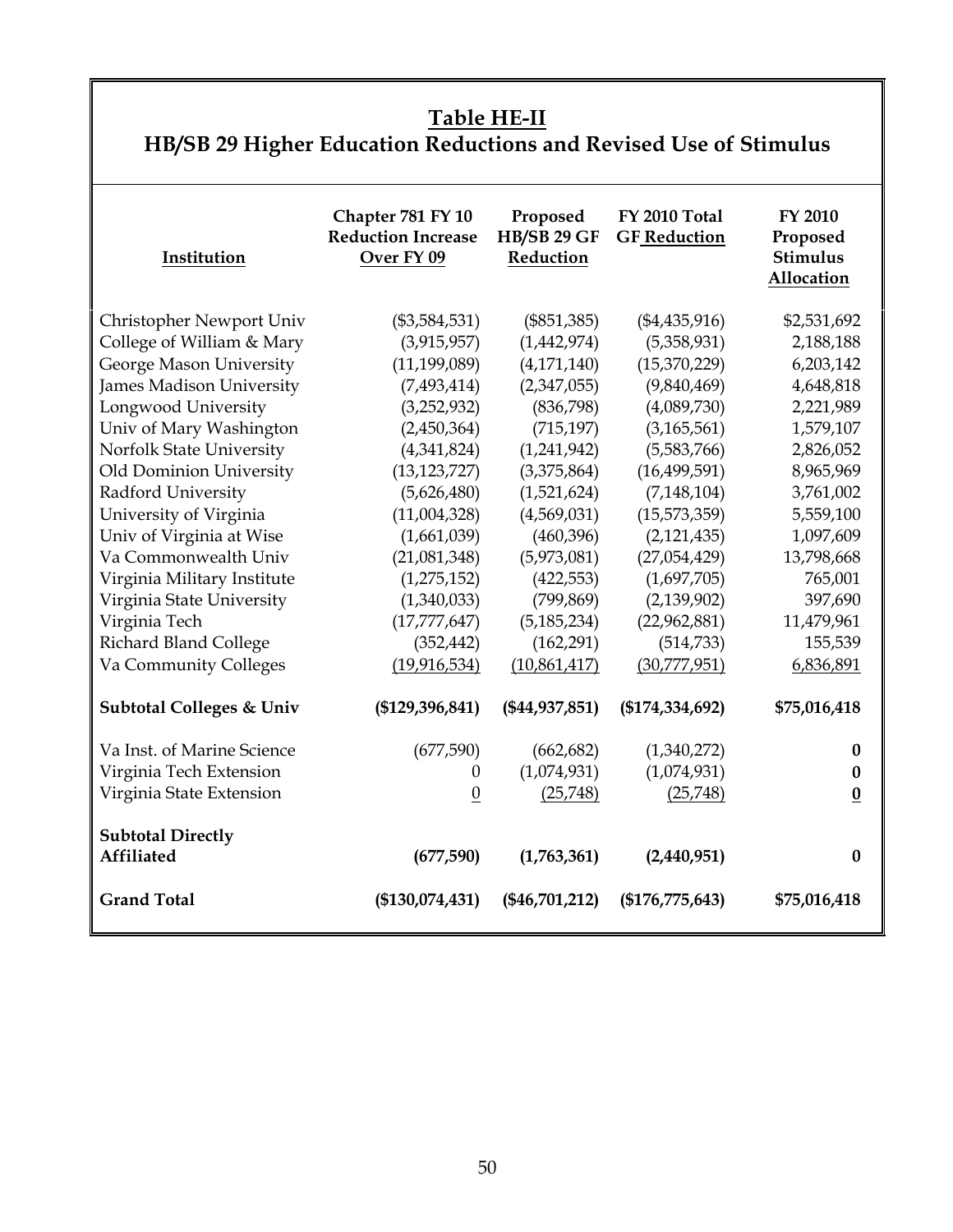- − *Across-the-Board Reductions to Other Higher Education Agencies.* Chapter 781 reductions for FY 2010 were \$7.0 million GF. The Governor's budget recommends additional reductions in funding of \$2.7 million GF in FY 2010.
- − *Higher Education Research Initiative Funding.* Chapter 781 replaced \$1.0 million GF in the second year for the Commonwealth Technology Research Fund with \$1.0 million of federal stimulus funding. These actions were administratively eliminated during the Governor's actions related to the stimulus funding and are not restored in HB/SB 29.
- *Higher Education Auxiliary Enterprises Interest Earnings.* Proposes to withhold interest earnings on auxiliary enterprises balances of \$5.4 million NGF in FY 2010.
- − *Higher Education Restructuring Financial Incentives.* Recommends an increase for FY 2010 of \$132,692 GF. This was one of the incentives under restructuring that institutions were granted if they successfully met stated performance benchmarks.

#### **HB/SB 30**

- **Higher Education Institutions and Directly Affiliated Agencies**
	- − *Across-the-Board Reductions to Public Institutions of Higher Education and Directly Affiliated Agencies.* Because of the previously noted limitations imposed by federal stimulus legislation, the FY 2011 reductions are identical to those proposed in HB/SB 29. Table HE-III summarizes the impact of across-the-board general fund reductions and proposed stimulus allocations in FY 2011. A total of \$ 198.3 million in stimulus funding is proposed for FY 2011 which offsets the acrossthe-board reductions in FY 2011.

Table HE-IV shows the proposed \$196.8 million GF reduction in FY 2012 when compared to Chapter 781. This proposed reduction, when added to the FY 2010 base reductions of \$130.1 million results in total reductions to higher education institutions of \$326.9 million GF since FY 2009. There are no federal stimulus funds to offset these reductions in FY 2012.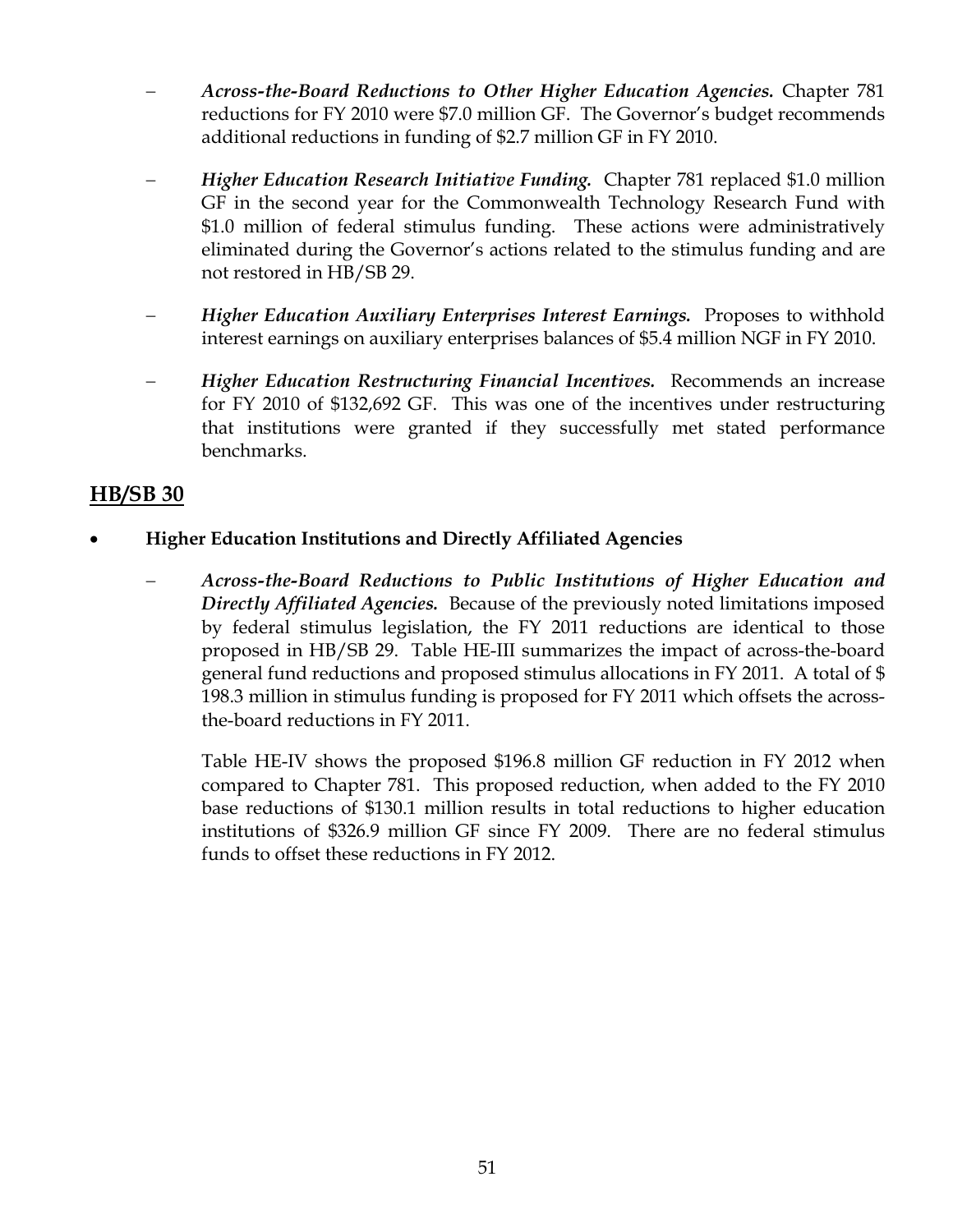| <b>Table HE-III</b><br>HB/SB 30 FY 2011 Higher Education Reductions<br>and Proposed Use of Stimulus |                                       |                                              |                                                       |                                            |
|-----------------------------------------------------------------------------------------------------|---------------------------------------|----------------------------------------------|-------------------------------------------------------|--------------------------------------------|
| Institution                                                                                         | Continue<br>Chapter 781<br>Reductions | HB 30/SB 30<br>Proposed FY<br>2011 Reduction | Total FY 2011<br><b>GF Reduction</b><br><b>Impact</b> | Proposed FY<br>2011 Stimulus<br>Allocation |
| Christopher Newport Univ                                                                            | $(\$3,584,531)$                       | $(\$851,385)$                                | $(*4,435,916)$                                        | \$3,505,271                                |
| College of William & Mary                                                                           | (3,915,957)                           | (1,442,974)                                  | (5,358,931)                                           | 6,884,042                                  |
| George Mason University                                                                             | (11, 199, 089)                        | (4, 171, 140)                                | (15,370,229)                                          | 19,894,643                                 |
| James Madison University                                                                            | (7, 493, 414)                         | (2,347,055)                                  | (9,840,469)                                           | 11,292,799                                 |
| Longwood University                                                                                 | (3,252,932)                           | (836,798)                                    | (4,089,730)                                           | 3,305,208                                  |
| Univ of Mary Washington                                                                             | (2,450,364)                           | (715, 197)                                   | (3, 165, 561)                                         | 3,406,157                                  |
| Norfolk State University                                                                            | (4,341,824)                           | (1,241,942)                                  | (5,583,766)                                           | 3,915,635                                  |
| Old Dominion University                                                                             | (13, 123, 727)                        | (3,375,864)                                  | (16, 499, 591)                                        | 12,664,227                                 |
| Radford University                                                                                  | (5,626,480)                           | (1,521,624)                                  | (7, 148, 104)                                         | 6,060,300                                  |
| University of Virginia                                                                              | (11,004,328)                          | (4,569,031)                                  | (15,573,359)                                          | 21,892,717                                 |
| Univ of Virginia at Wise                                                                            | (1,661,039)                           | (460, 396)                                   | (2, 121, 435)                                         | 1,702,856                                  |
| Va Commonwealth Univ                                                                                | (21,081,348)                          | (5,973,081)                                  | (27,054,429)                                          | 23,160,921                                 |
| Virginia Military Institute                                                                         | (1,275,152)                           | (422, 553)                                   | (1,697,705)                                           | 1,940,755                                  |
| Virginia State University                                                                           | (1,340,033)                           | (799, 869)                                   | (2, 139, 902)                                         | 3,314,396                                  |
| Virginia Tech                                                                                       | (17, 777, 647)                        | (5, 185, 234)                                | (22,962,881)                                          | 20,892,536                                 |
| Richard Bland College                                                                               | (352, 442)                            | (162, 291)                                   | (514, 733)                                            | 701,736                                    |
| Va Community Colleges                                                                               | (19, 916, 534)                        | (10,861,417)                                 | (30,777,951)                                          | 45,796,200                                 |
| <b>Subtotal Colleges &amp; Univ</b>                                                                 | (\$129,396,841)                       | $(\$44,937,851)$                             | (\$174,334,692)                                       | \$190,330,399                              |
| Va Inst. of Marine Science                                                                          | (677,590)                             | (662, 682)                                   | (2,905,657)                                           | 3,076,343                                  |
| Virginia Tech Extension                                                                             | 0                                     | (1,074,931)                                  | (3,382,925)                                           | 4,756,374                                  |
| Virginia State Extension                                                                            | $\overline{0}$                        | (25,748)                                     | (52, 290)                                             | 140,205                                    |
| <b>Subtotal Directly Affiliated</b>                                                                 | $(\$677,590)$                         | $(\$1,763,361)$                              | $(\$6,340,872)$                                       | \$7,972,922                                |
| <b>Grand Total</b>                                                                                  | (\$130,074,431)                       | $(\$46,701,212)$                             | (\$180,675,564)                                       | \$198,303,321                              |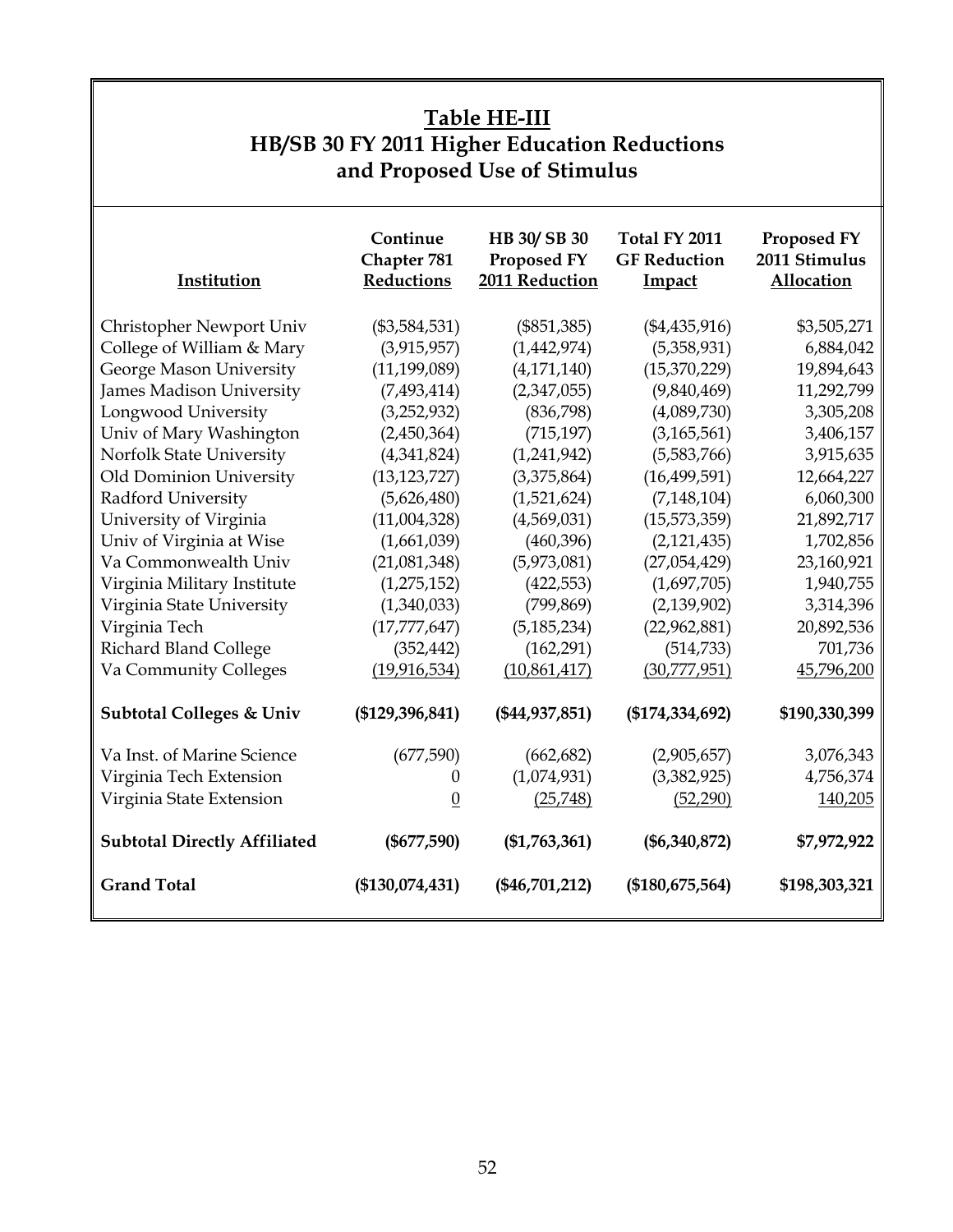## **Table HE-IV HB/SB 30 FY 2012 Higher Education Reductions and Total GF Impact Since FY 2010**

| Institution                             | Continue<br>Chapter 781<br>Reductions | Additional<br>FY 2012<br>Reduction | <b>Total GF</b><br>Reduction<br>Impact |
|-----------------------------------------|---------------------------------------|------------------------------------|----------------------------------------|
| <b>Christopher Newport University</b>   | $(\$3,584,531)$                       | $(\$3,587,102)$                    | $(\$7,171,633)$                        |
| College of William and Mary             | (3,915,957)                           | (6,079,615)                        | (9,995,572)                            |
| George Mason University                 | (11, 199, 089)                        | (17,574,072)                       | (28,773,161)                           |
| <b>James Madison University</b>         | (7,493,414)                           | (9,888,736)                        | (17, 382, 150)                         |
| Longwood University                     | (3,252,932)                           | (3,525,641)                        | (6,778,573)                            |
| University of Mary Washington           | (2,450,364)                           | (3,013,308)                        | (5,463,672)                            |
| Norfolk State University                | (4,341,824)                           | (5,232,617)                        | (9,574,441)                            |
| Old Dominion University                 | (13, 123, 727)                        | (14, 223, 369)                     | (27, 347, 096)                         |
| Radford University                      | (5,626,480)                           | (6,410,987)                        | (12,037,467)                           |
| University of Virginia                  | (11,004,328)                          | (19,250,486)                       | (30, 254, 814)                         |
| University of Virginia at Wise          | (1,661,039)                           | (1,939,766)                        | (3,600,805)                            |
| Virginia Commonwealth University        | (21,081,348)                          | (25, 166, 106)                     | (46, 247, 454)                         |
| Virginia Military Institute             | (1, 275, 152)                         | (1,780,323)                        | (3,055,475)                            |
| Virginia State University               | (1,340,033)                           | (3,370,052)                        | (4,710,085)                            |
| Virginia Tech                           | (17, 777, 647)                        | (21,846,706)                       | (39, 624, 353)                         |
| Richard Bland College                   | (352, 442)                            | (683,772)                          | (1,036,214)                            |
| Virginia Community Colleges             | (19, 916, 534)                        | (45,761,904)                       | (65, 678, 438)                         |
| <b>Subtotal Institutions</b>            | (\$129,396,841)                       | (\$189,334,562)                    | $(\$318,731,403)$                      |
| Virginia Inst. of Marine Science        | (677,590)                             | (2,792,047)                        | (3,469,637)                            |
| Virginia Tech Extension                 | $\theta$                              | (4,528,956)                        | (4,528,956)                            |
| Virginia State Extension                | $\boldsymbol{0}$                      | (108, 484)                         | (108, 484)                             |
| Subtotal Directly Affiliated Higher Ed. | $(\$677,590)$                         | $(\$7,429,487)$                    | $(\$8,107,077)$                        |
| <b>Grand Total</b>                      | (\$130,074,431)                       | (\$196,764,049)                    | $(\$326,838,480)$                      |

<sup>−</sup> *Across-the-Board Reductions to Other Higher Education Agencies.* The Governor's budget recommends reductions in funding of \$2.7 million GF in each year. The reductions to the other higher education agencies were generally 10 percent. The proposed reductions to EVMS were slightly less at 6 percent.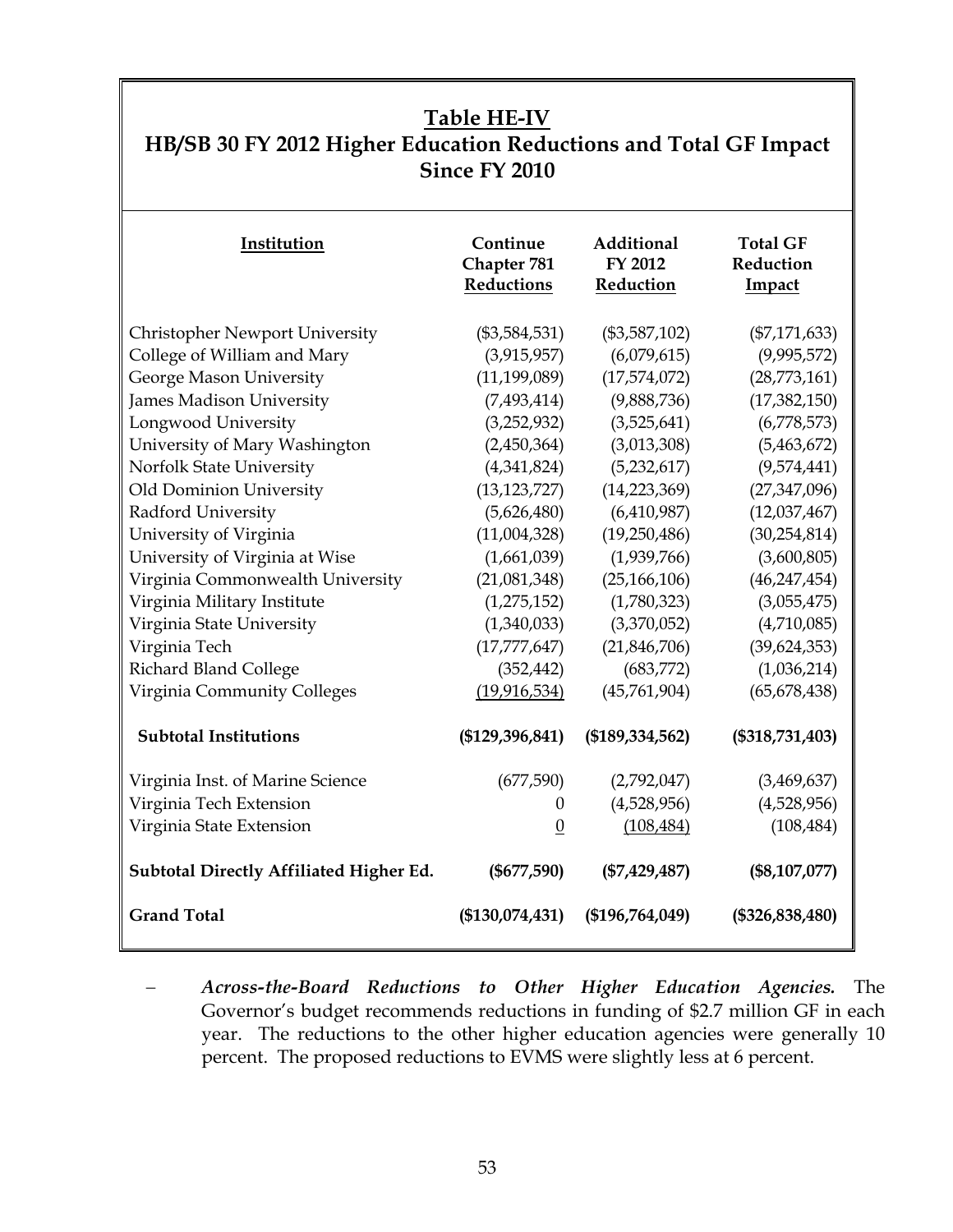## **Other Higher Education FY 2011 and FY 2012 Across-the-Board Reductions**

| Institution                                                                                                                                                         | FY 2011         | FY 2012         | 2010-12<br><b>Biennial</b><br>Amount |  |
|---------------------------------------------------------------------------------------------------------------------------------------------------------------------|-----------------|-----------------|--------------------------------------|--|
| Southwest Virginia Higher Education Center                                                                                                                          | (200, 546)      | (200, 546)      | (401,092)                            |  |
| Southern Virginia Higher Education Center                                                                                                                           | (212, 675)      | (212, 675)      | (425,350)                            |  |
| Roanoke Higher Education Center                                                                                                                                     | (124, 655)      | (124, 655)      | (249,310)                            |  |
| Institute for Advanced Learning & Research                                                                                                                          | (306, 948)      | (306, 948)      | (613,896)                            |  |
| New College Institute                                                                                                                                               | (151, 571)      | (151, 571)      | (303, 142)                           |  |
| Jefferson Labs                                                                                                                                                      | (63,883)        | (63, 883)       | (127,766)                            |  |
| State Council for Higher Education in Virginia <sup>1</sup>                                                                                                         | (1,004,861)     | (1,004,861)     | (2,009,722)                          |  |
| Eastern Virginia Medical School                                                                                                                                     | $(\$671,298)$   | $(\$671,298)$   | ( \$1,342,596)                       |  |
| <b>Total</b>                                                                                                                                                        | $(\$2,736,437)$ | $(\$2,736,437)$ | $(\$5,472,856)$                      |  |
| Note (1): The reduction base for SCHEV excludes funding for Tuition Assistance Grants, the Va. Women's<br>Institute for Leadership and Virtual Library of Virginia. |                 |                 |                                      |  |

− *Additional Targeted Reductions.* The proposed HB/SB 30 budget includes other targeted reduction actions in higher education in addition to the across-the-board reductions. The table below summarizes the targeted reductions by year.

| <b>Higher Education Targeted Reductions</b><br>FY 2011 and FY 2012 Across-the-Board Reductions |                |               |                                      |
|------------------------------------------------------------------------------------------------|----------------|---------------|--------------------------------------|
| Institution                                                                                    | <b>FY 2011</b> | FY 2012       | 2010-12<br><b>Biennial</b><br>Amount |
| Colleges and Universities & Directly Affiliated Agencies                                       |                |               |                                      |
| George Mason University                                                                        | (\$300,000)    | $(\$300,000)$ | (\$600,000)                          |
| University of Virginia at Wise                                                                 | (461,359)      | (461,359)     | (922, 718)                           |
| <b>Total</b>                                                                                   | $(\$761,359)$  | $(\$761,359)$ | $(\$1,522,718)$                      |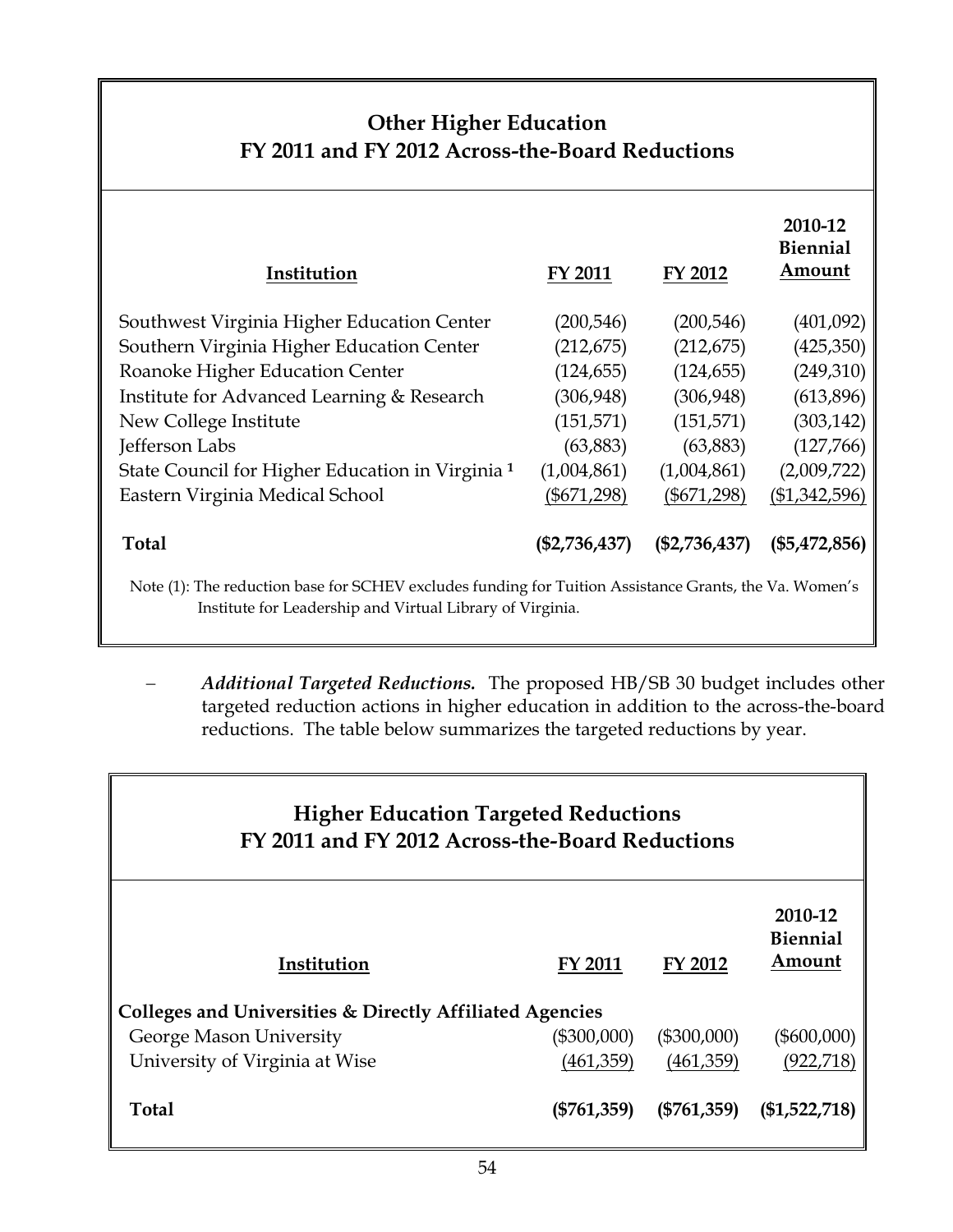### **Higher Education Targeted Reductions FY 2011 and FY 2012 Across-the-Board Reductions** *(cont'd)*

| Institution<br><b>Other Higher Education Centers &amp; Agencies</b> | <b>FY 2011</b> | FY 2012       | 2010-12<br><b>Biennial</b><br>Amount |
|---------------------------------------------------------------------|----------------|---------------|--------------------------------------|
| Inst. for Advanced Learning & Research                              | (\$306,948)    | $(\$306,948)$ | (\$613,896)                          |
| Jefferson Labs                                                      | (63, 883)      | (63,883)      | (127,766)                            |
| State Council for Higher Education in Virginia                      | (35, 582)      | (35, 582)     | (71, 164)                            |
| Hampton Proton Beam                                                 | (90,000)       | (90,000)      | (180,000)                            |
| <b>Total</b>                                                        | $(\$496,413)$  | $(*496,413)$  | (\$992,826)                          |

- − *Proposals for Eastern Virginia Medical School (EVMS).* Recommends \$568,910 GF in FY 2011 and FY 2012 transferred from the Tuition Assistance Grant (TAG) program to EVMS for graduate financial aid. Students at EVMS will have access to these funds as student financial aid and will therefore no longer be eligible for the TAG program. In addition, language is proposed under SCHEV to treat EVMS like the other two medical schools for funding calculations.
- − *Virginia State University: Expand Manufacturing and Logistics Technology Funding.* Proposes \$300,000 GF in each year of the biennium to support the University's manufacturing and engineering and logistics technology programs.
- − *Longwood University: Expand Nursing Program Funding.* Proposes funding of \$185,673 GF in FY 2011 and \$289,991 GF in FY 2012 for additional support to the Bachelor of Science in nursing program.
- − *Higher Education Research Initiative Funding.* Proposes phase out of funding initiative for Jefferson Lab with a \$3.0 million GF reduction in FY 2011 and a \$6.0 million GF reduction in FY 2012. This phase out was anticipated and part of the initial request to match federal funding.
- − *Higher Education Restructuring Financial Incentives.* Recommends \$8.4 million GF and \$2.1 million NGF for FY 2011 (to be transferred from Central Accounts) for estimated interest earnings from tuition and fees and other nongeneral fund E&G revenues and a rebate on certain credit card purchases. The increase in FY 2011 is \$132,692 GF, the same as the proposed increase for FY 2010. This was one of the incentives under restructuring that institutions were granted if they successfully met stated performance benchmarks. No funding is proposed for FY 2012.